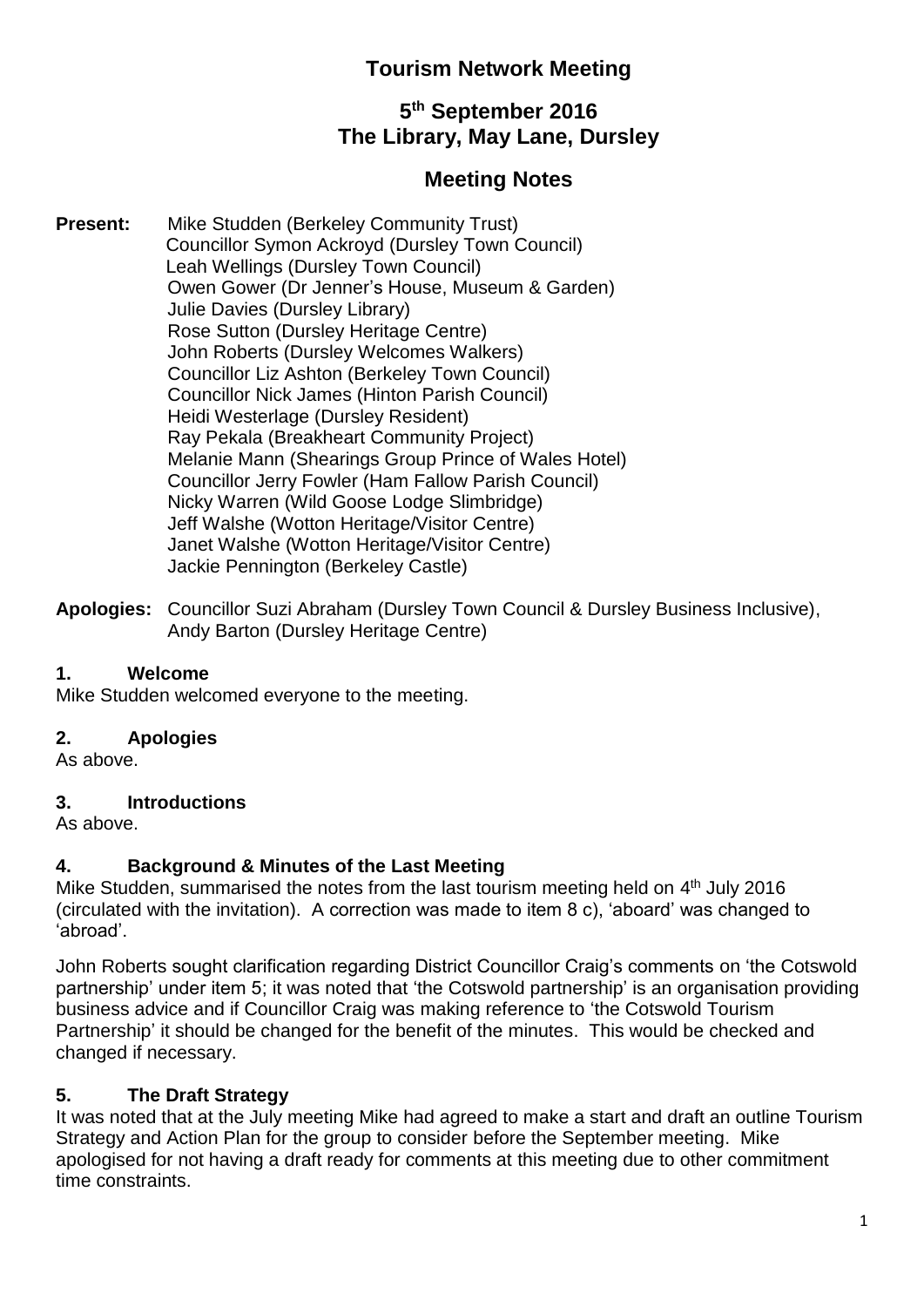**Action:** It was agreed that Mike would endeavour to circulate a draft strategy for comment in the next 2 weeks and that a network meeting would be held in October to discuss the document as a group.

# **6. The Brand Name – More Suggestions**

It was noted that at the July meeting those present had liked the name 'Cotswold Edge & Vale'. The group considered this along with further suggestions put forward including 'Dursley Dale & Severn Vale', 'The Severnside Cotswolds' and 'Cotswold Severnside'.

A paper was circulated with Councillor Nick James' suggestion of 'The Severnside Cotswolds' and also comments from Andy Barton regarding his support of 'Cotswold Edge & Vale'.

It was suggested that the group carry out some market testing. It was recognised that whilst choosing a name that had 'local buy-in' was important, the overriding factor is the area's ability to attract visitors in, therefore the view of those outside of the area are very important.

Nicky Warren (Wild Goose Lodge) commented that she had recently relocated from Somerset to Slimbridge and had no idea what the 'Cotswold Edge' meant; she has found that our area has a great deal to offer and she is still making discoveries and passing this information to visitors.

Jeff and Janet Walshe shared the experience of the Wotton-under-Edge Visitor Information Centre. It was noted that 25,000 'Visit Wotton-under Edge' leaflets are distributed across the country to promote the town which has been a very effective strategy; the Centre finds that it often has to convince visitors that the area has lots to do and see even though it's not a typical 'chocolate box' Cotswold location.

The following points were recognised/raised during discussion about the brand name and the area generally:

- Both the Severn Vale and Cotswold areas are geographically large.
- The 'Cotswolds' is important as it already features heavily in tourism.
- We shouldn't be specific on a particular town within the brand name.
- Our area is unique to the rest of the Cotswolds and diverse in its offering.
- Every town is different with its own history.
- The area has a lot to offer in terms of heritage, walks and countryside.
- We have the biggest attractions in Gloucestershire e.g. Berkeley Castle, Cattle Country, Slimbridge WWT - how can we capitalise on this and keep people in the area?
- Pressure should be put on the County Council to provide transport in our area e.g. hop-on hopoff bus service.
- Feedback has shown that visitors to Berkeley Castle often arrive at the Cam and Dursley Rail Station and do not know how to get from the station to the Castle.

The group discussed strategy in general and the use of promotional leaflets. The following points were raised:

- Jeff and Janet Walshe had spoken to Nailsworth TIC about their strategy and reported that Tetbury TIC are also keen to network (Tetbury get masses of visitors looking for places to visit). They had found that the emphasis should very much be on the visitor economy. Wotton-under-Edge promote the pool, cinema and local heritage recognising that shops alone are not enough to bring people in, especially if retail is decreasing in an area. Getting the visitors in supports the local economy and keeps it alive.
- Lack of transport (e.g. to/from Slimbridge) and parking issues in towns (e.g. Wotton-under-Edge and Dursley).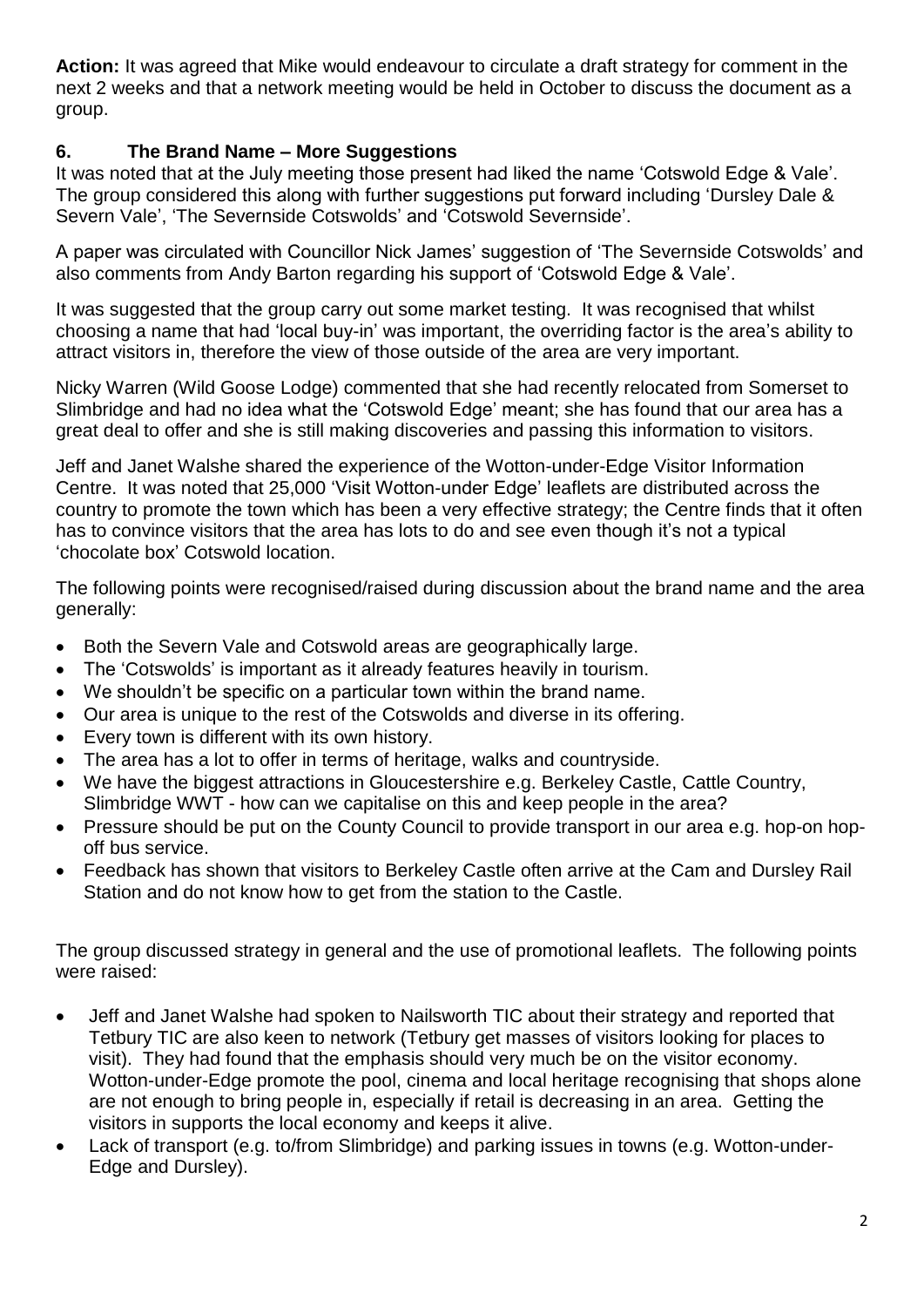- Visitors to the Wild Goose Lodge often book for 2-3 days, they go to Slimbridge WWT, Gloucester Quays, the Pub and then home; they often have no idea what to do in addition to this and that the area has a lot more to offer and could be enjoyed for longer.
- Leaflets are popular with visitors to the Prince of Wales Hotel. Wild Goose Lodge and Wotton's Visitor Information Centre has also found that visitors like to have one leaflet with everything in; they pick the big leaflets and those with large maps that include everything.
- Having a map of our area with everything on it may be a good promotional tool, it could include vouchers and tokens around the edge e.g. free coffee/discounts.
- Dr Jenner's House, Museum and Garden use the 'Explore Gloucestershire' leaflet to advertise as the cost is reasonable. It was noted that the official 'Cotswolds' tourism leaflets are very expensive to use and are geared more towards the Tewkesbury and Oxford areas.

The group considered the process for market testing brand names.

**Action:** It was agreed that a quick limited sample survey is required with the help of volunteer accommodation providers and venues *(Tudor Caravan Park / Wild Goose Lodge, Wotton under Edge Visitor Information Centre, Berkeley Castle and the Jenner Museum all volunteered at the meeting to help)*. Visitors would be asked their opinion about the brand names: The Severnside Cotswolds, Cotswold Edge & Vale and Cotswold Edge & Severn Vale. Mike agreed to work with the above to compile a simple questionnaire. Any other feedback about what attracted them to the area would be welcome.

**Action:** Berkeley Castle and the Dr Jenner's House, Museum and Garden agreed to carry out an online Twitter survey for the brand name.

It was suggested that the name should be short and sharp (people look at the top 2 words) and printed in bright eye catching colours, so that it can be seen quickly and clearly.

# **7. Sharing Key Information**

# The Annual Events List

It was noted that at the July meeting members had started to compile a list of annual events in the area. The list attempts to start to build a picture and awareness of local key events in our geographical area over the year. The knowledge could help areas link up and work together to draw in visitors and keep them in the area for longer.

**Action:** Members were reminded to send annual events to Leah for inclusion on the list.

It was suggested that the group undertake a parish by parish inventory to record potential unique selling points relating to an area and what it has to offer for example:

- Industrial heritage (e.g. mills, canals, sites) Specialist food/drink
- 
- Sites of interest/monuments Pubs
- Walks/cycling routes **Wildlife**
- 
- Historic/famous buildings **Anecdotes** (historical/current)
	-
	-

**Action:** It was agreed that a letter would go to relevant Parish and Town Councils, asking them to get involved and use local knowledge to fill in a template providing information under grouped headings (*above*). Suggested timescale - 30 days.

# Wotton- Under-Edge

Jeff and Janet Walshe gave an overview of the Heritage and Visitor Information Centre in Wottonunder-Edge and their experience applying for grant funding.

It was noted that the work of the Heritage Centre, which is run by volunteers, had extended and now incorporates a Visitor Information Centre which provides information to promote the town, its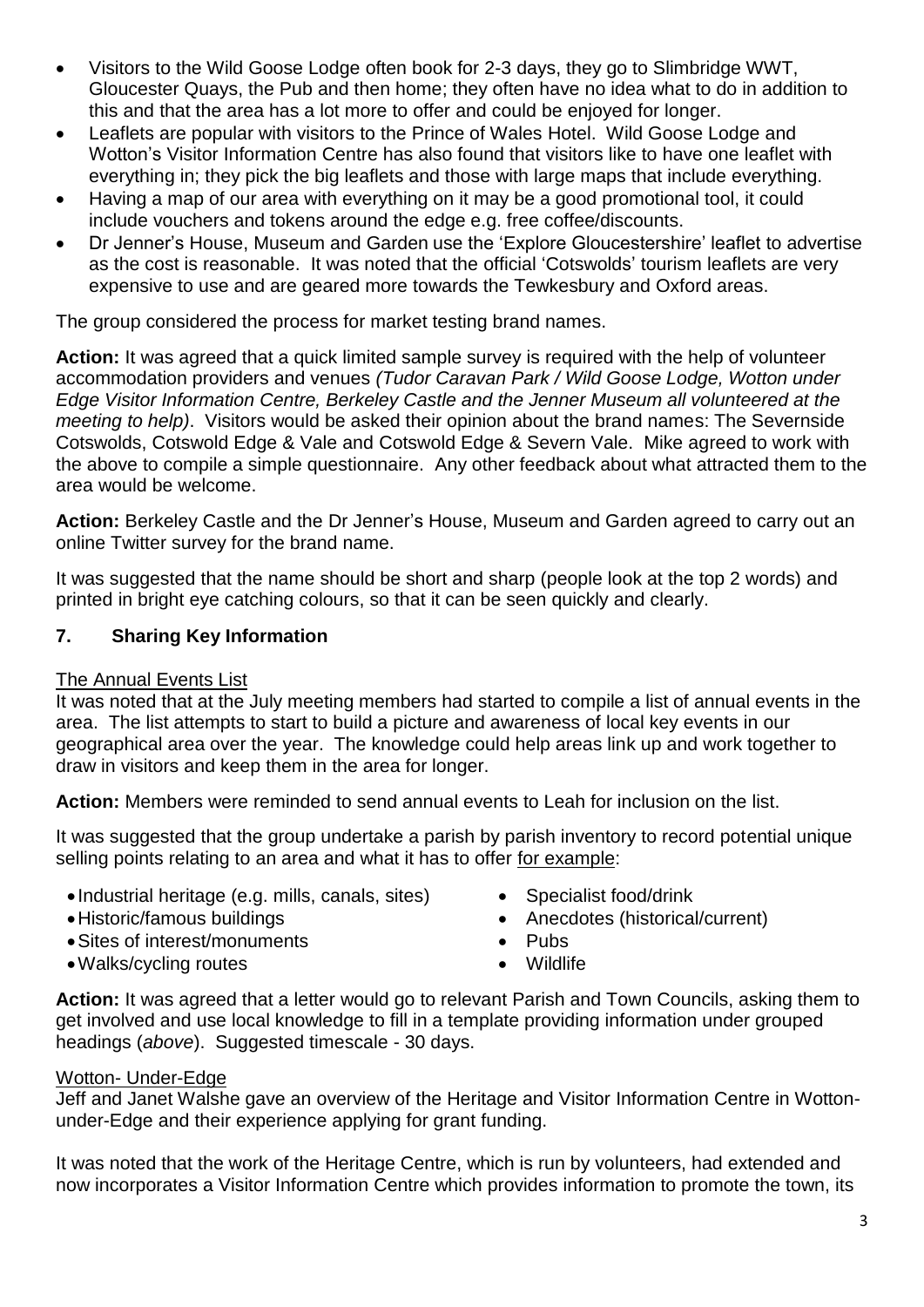leisure facilities and retail outlets. The centre makes effective use of technology (incl. IPads) and has found using social media (Facebook and Twitter) very successful in getting information out to people without relying on them to use or find a website.

In the case of grant applications they suggested that framing the case correctly was very important; it should have a clear beginning, middle and end. They had been successful in gaining funding from the Town Council for running costs because they had sold the idea to them by focusing on providing a proactive service that would benefit the town for example, they undertook an audit of all the shops; taking pictures of the flowers and hanging baskets had not only enabled them to promote the attractiveness of the town, it also encouraged shops to get frontages up together. The centre also works closely with the Town Council Regeneration Committee Partnership.

It was noted that the Cinema is commercially run with the help of some paid staff and volunteers.

### Car Parking

It was recognised that parking is an issue in both Dursley and Wotton-under-Edge and seems to be in most places generally.

There is currently a proposed development in Wotton that includes a car park but there is some unhappiness within the community about this.

It was recognised that use of school car parks for visitors during the summer holiday (e.g. Rednock) are generally not an option due to security and insurance issues.

### Breakheart Community Project

Ray Pekala gave an overview of the Breakheart Community Project.

It was noted that the project is a registered charity whose trustees are volunteers drawn from the local community. The project's 55 acre site is open 365 days of the year and is a free recreational and educational area complete with a visitor centre (which advertises all local attractions/venues).

The site can be used for events, as a venue, for active play, walking, bird watching, bike trials, training and more.

The project has parking for 500 cars and attracts visitors from far and wide (incl. London, Oxford and Yorkshire), averaging 150 per day on a weekend. The site is run from donations, the hall on site can be hired for a £35 donation. Advertising is via word of mouth, but they do have a leaflet distributed via Glide Media. The project has been successful in building itself from the roots up to become sustainable.

The project also has a website and uses social media (Facebook). Ray encouraged people to be cautious when using Facebook to promote and share information; one bad piece of publicity can snowball and cause considerable damage.

### B&B Accommodation List

It was agreed at the July meeting that a general B&B list for the area would be useful.

Leah Wellings had agreed to try and pull a wider B&B list together using the basic list Dursley Town Council have *(No responsibility is taken for inclusion or non-inclusion of any entry on the list and no recommendation is implied by inclusion of any entry).* This work is currently ongoing.

### Other Information

Ray stressed the importance of children and children's activities. The focus should not all be on adults and money. Bournestream the adventure play and picnic area for disabled children, close to Wotton-under-Edge, was mentioned as a fantastic site to visit.